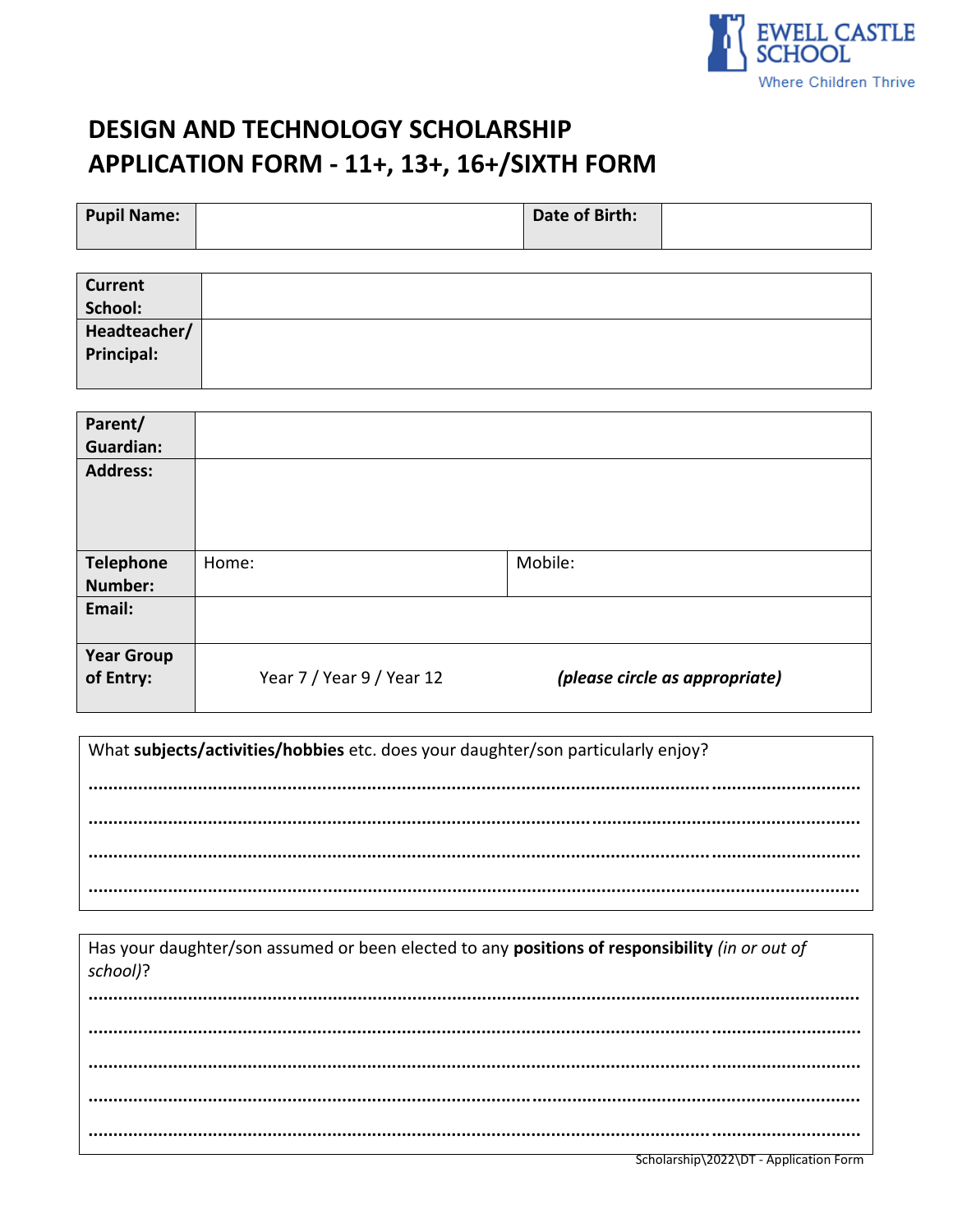

**I certify that the information and statements contained in this application are correct.**

**I will provide a portfolio as requested by Thursday 4 th November 2021.**

**Signed: ..................................................................................** 

**Name: ...................................................................................** *(please print)*

**Date: ...................................................................................**

All applications should be returned to the Admissions Department **by Monday 18 8h October 2021**.

Admissions Department Ewell Castle School Church Street Ewell KT17 2AW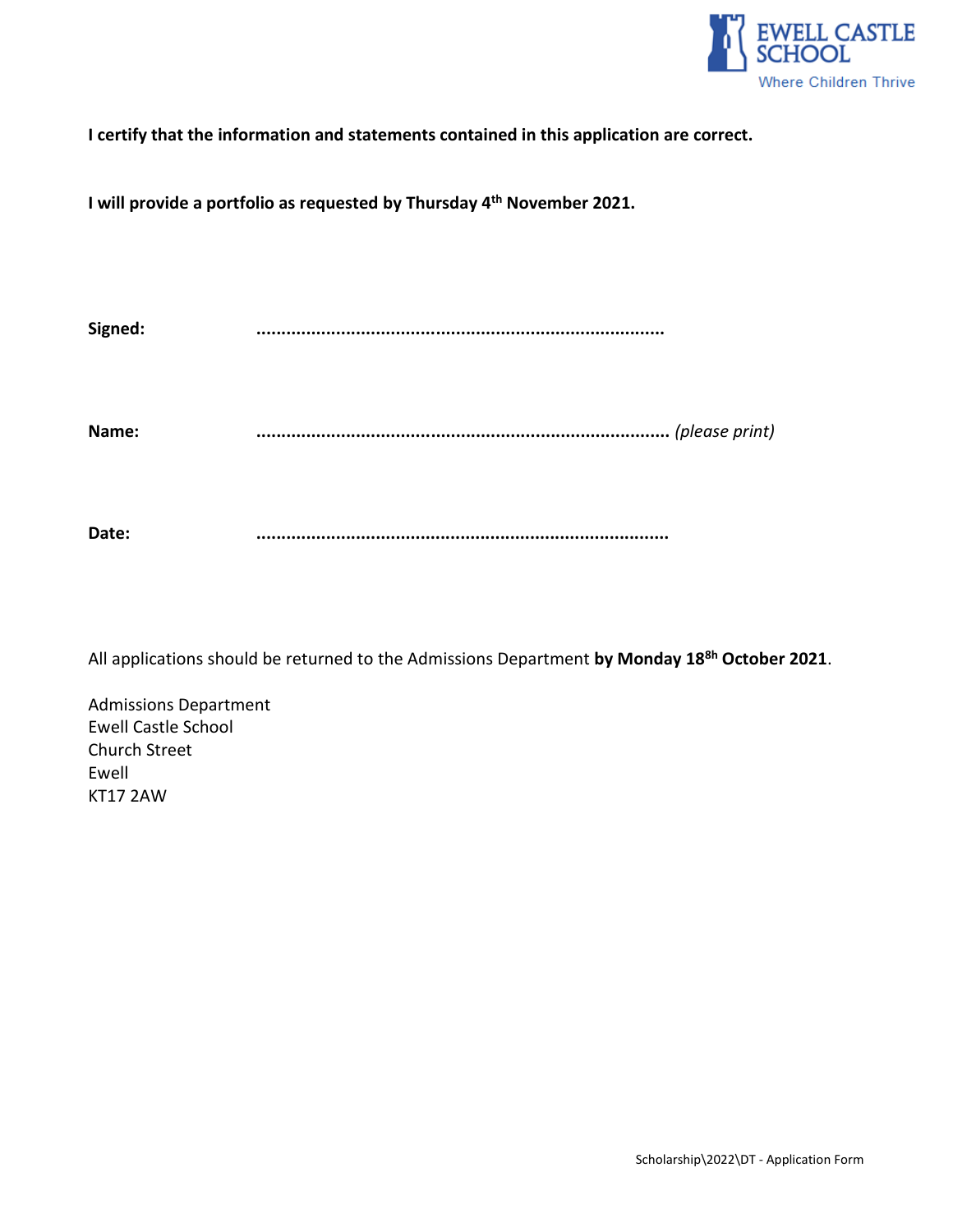

#### **NOTES TO CANDIDATES:**

#### **11+ Design & Technology Scholarship Requirements**

**The Year 7 scholarship assessment will take the form of a conversation with your daughter/son about their experiences in design and making; products that they have made, design work they have completed, should be brought to be discussed. There will be a practical element to the interview which will look at your daughter/son's confidence in the workshop environment.** 

- It would be advantageous if your daughter/son has taken part in Design & Technology lessons in their current school; if so we would like to see evidence of what they have designed and/or made – this may be in photographic form, but ideally it would be something physical that they could bring with them.
- A sketchbook/collection of sketches that communicate your daughter/son's sketching ability
- We are especially interested in anything your daughter/son has built themselves; perhaps in Lego (especially 'Technique' and/or 'Mindstorms'), Meccano or similar.
- Design/creative work completed electronically on Google Sketchup or similar apps and software would be favourable.

#### **13+ Design & Technology Scholarship Requirements**

**The Year 9 scholarship process will take the form of a conversation with your daughter/son about their experiences in design and making, along with an evaluation of their design thinking. There will be a practical element to the interview which will look at your daughter/son's confidence in the workshop environment.** 

- It would be advantageous if your daughter/son has taken part in Design & Technology lessons in their current school; if so we would like to see evidence of what they have designed and/or made – this may be in photographic form, but ideally it will be something physical that they could bring with them to discuss.
- A sketchbook/collection of sketches that communicate your daughter/son's sketching ability
- We are especially interested in your daughter/son's opinion on what 'good design' is, and what makes a product 'good'.
- Design/creative work completed electronically on Google Sketchup or similar apps and software, would be favourable. They may be asked to create something on Google Sketchup or similar CAD software on the day.